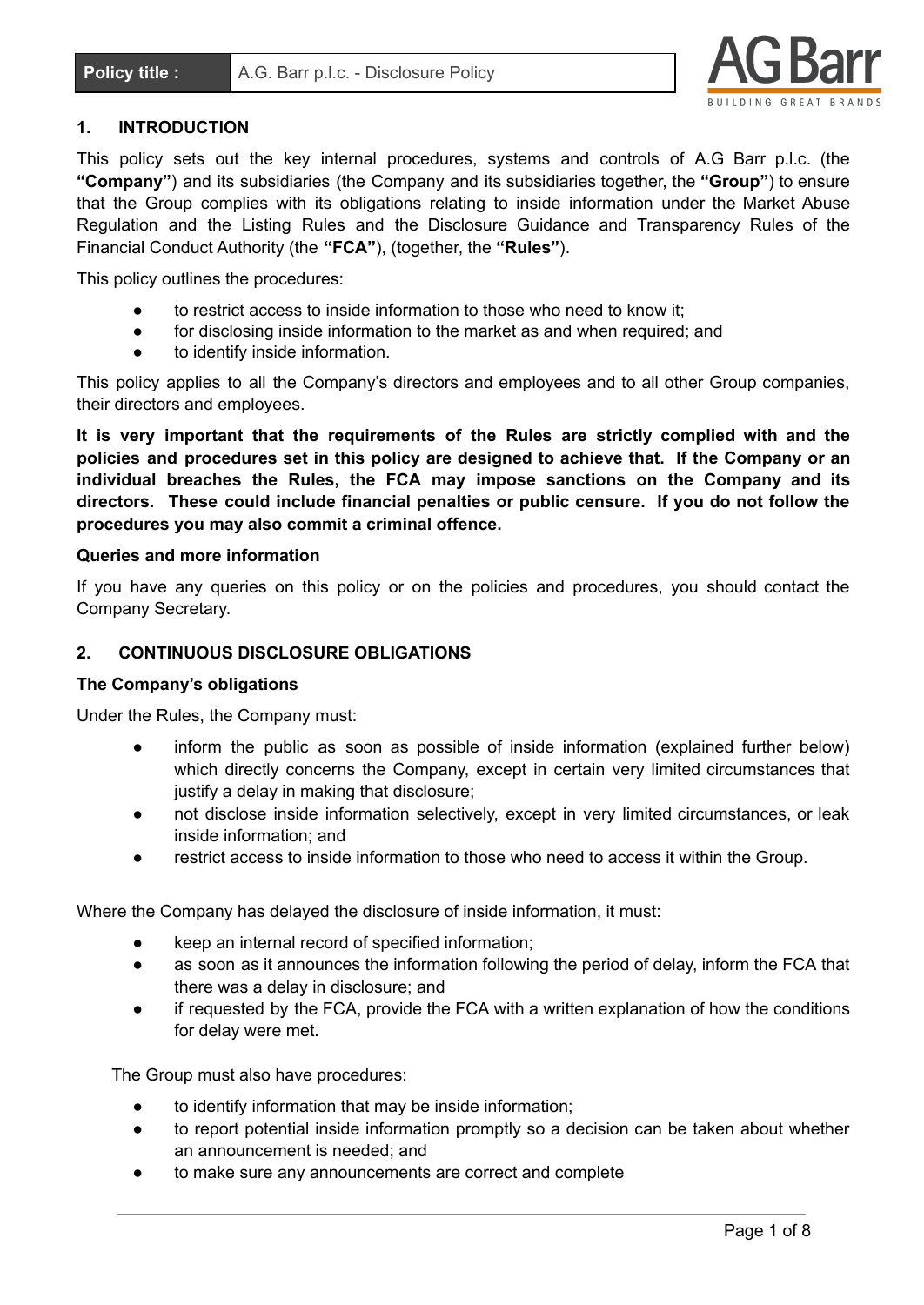.



These requirements come from the Market Abuse Regulation and the FCA's Listing Rules and Disclosure Guidance and Transparency Rules which apply to the Company.

## **Identifying inside information**

**Inside information:** Inside information is information:

- of a precise nature:
- which has not been made public;
- that relates, directly or indirectly, to the Company or to one or more financial instruments (this would include information about the Group); and
- which, if it were made public, would be likely to have a significant effect on the prices of those financial instruments (e.g. the Company's share price) or on the price of related derivative financial instruments (i.e. ones the price or value of which depends on, or is affected by, the price or value of the shares or other financial instruments).

**Precise:** Information is precise if it:

- indicates a set of circumstances which exists or which may reasonably be expected to come into existence, or an event which has occurred or which may reasonably be expected to occur; and
- is specific enough to enable a conclusion to be drawn as to the possible effect of that set of circumstances or event on the Company's share price (or the price of other financial instruments or related derivative financial instruments).

**Significant effect on price:** The information must be likely to have a significant effect on the price of the relevant investment. Information which may have a 'non-trivial' effect on price should be considered 'significant' for these purposes. Information should be considered to be 'likely' to have a significant effect on price if there is a more than fanciful prospect of the information having such an effect. It is not necessary for a potential future event to be more likely than not to happen to meet this test.

If there is doubt about whether information constitutes inside information, the Company is expected to take advice from its broker or other advisers.

# **CONTROL OF INSIDE INFORMATION**

**Dealing with inside information:** It is vital that inside information is controlled in accordance with the Rules. Accordingly, the Company adopts the following procedures to control access to and to avoid inadvertent disclosure of inside information:

- there should be no discussions of relevant information in public areas (even within the office);
- sealed non-transparent envelopes should be used for internal circulation of hard copy documents;
- documents containing inside information should not be read or worked on where they can be read by others and should only be taken off site when absolutely necessary;
- wherever practical, relevant documents should be kept in locked cabinets and IT access to emails/documents should be restricted only to those to whom access should be granted;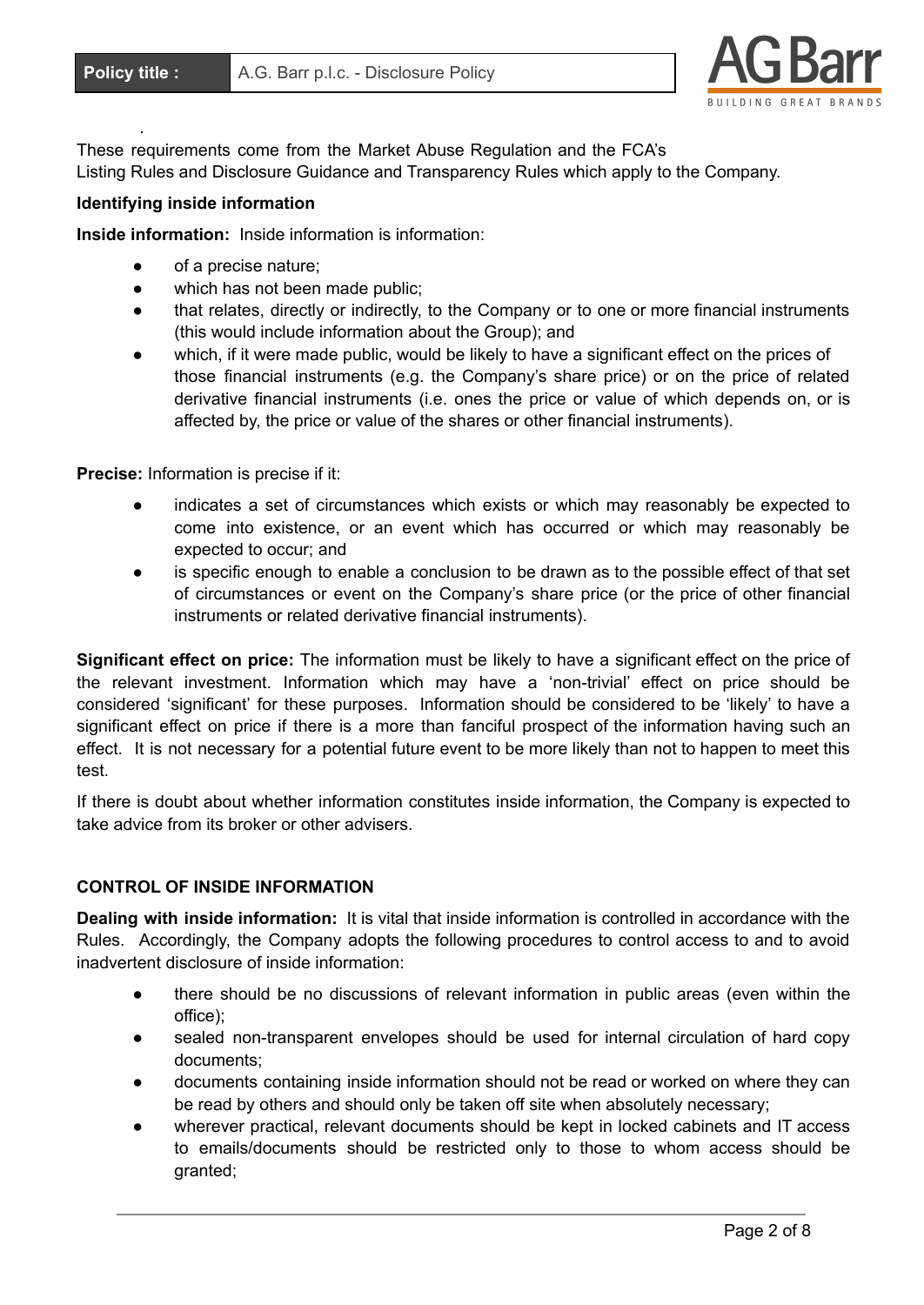

- passwords and/or restricted access should be used for key documents where possible;
- code names should be used where possible in all documents, correspondence (including emails) and discussions that relate to individual projects that constitute inside information;
- access to computers and other electronic devices used by those with access to inside information should be restricted through the use of passwords; and
- access to inside information should be limited to those who need to see it, including when sending emails.

**Permitted selective disclosure:** The Rules permit selective disclosure of inside information in limited circumstances to certain categories of persons, outside those in the Company who need to know it. FCA guidance suggests that these categories of recipient may include (but are not limited to):

- the Company's advisers and advisers of any other persons involved in the matter in
- question;
- persons with whom the Company is negotiating, or intends to negotiate, any commercial financial or investment transaction (including prospective underwriters or places of the financial instruments of the Company);
- employee representatives or trade unions acting on their behalf;
- any government department, the Bank of England, the Competition and Markets Authority (CMA) or any other statutory or regulatory body or authority;
- major shareholders of the Company;
- the Company's lenders; and
- credit-rating agencies.

These persons must be obliged to keep the information confidential. You must consult the Company Secretary before making any such selective disclosure.

**Inadvertent disclosure of inside information:** If inside information is inadvertently disclosed or leaked (whether by someone in the Group or someone else), the Head of Corporate Affairs and Communication or Market Disclosure Committee should be informed immediately so that an announcement can be made to the market at once and the Company can conduct an enquiry into the leak.

# **RESPONSIBILITY FOR DISCLOSURE**

The directors are responsible under the Rules for carefully and continuously monitoring whether changes in the Company's circumstances are such that there is an announcement obligation. To ensure that decisions can be made quickly, the Board has decided to delegate this responsibility to a committee, the **Market Disclosure Committee**. The Market Disclosure Committee will:

- approve, and monitor compliance with, the Company's disclosure controls and procedures;
- determine whether information is inside information:
- determine whether inside information is to be announced as soon as possible or whether a delay is justified;
- review the scope, content and accuracy of disclosure;
- review and approve any announcements dealing with significant developments in the Company's business; and
- consider if an announcement is needed if there are rumours about the Company or a leak of inside information and if a holding announcement is needed.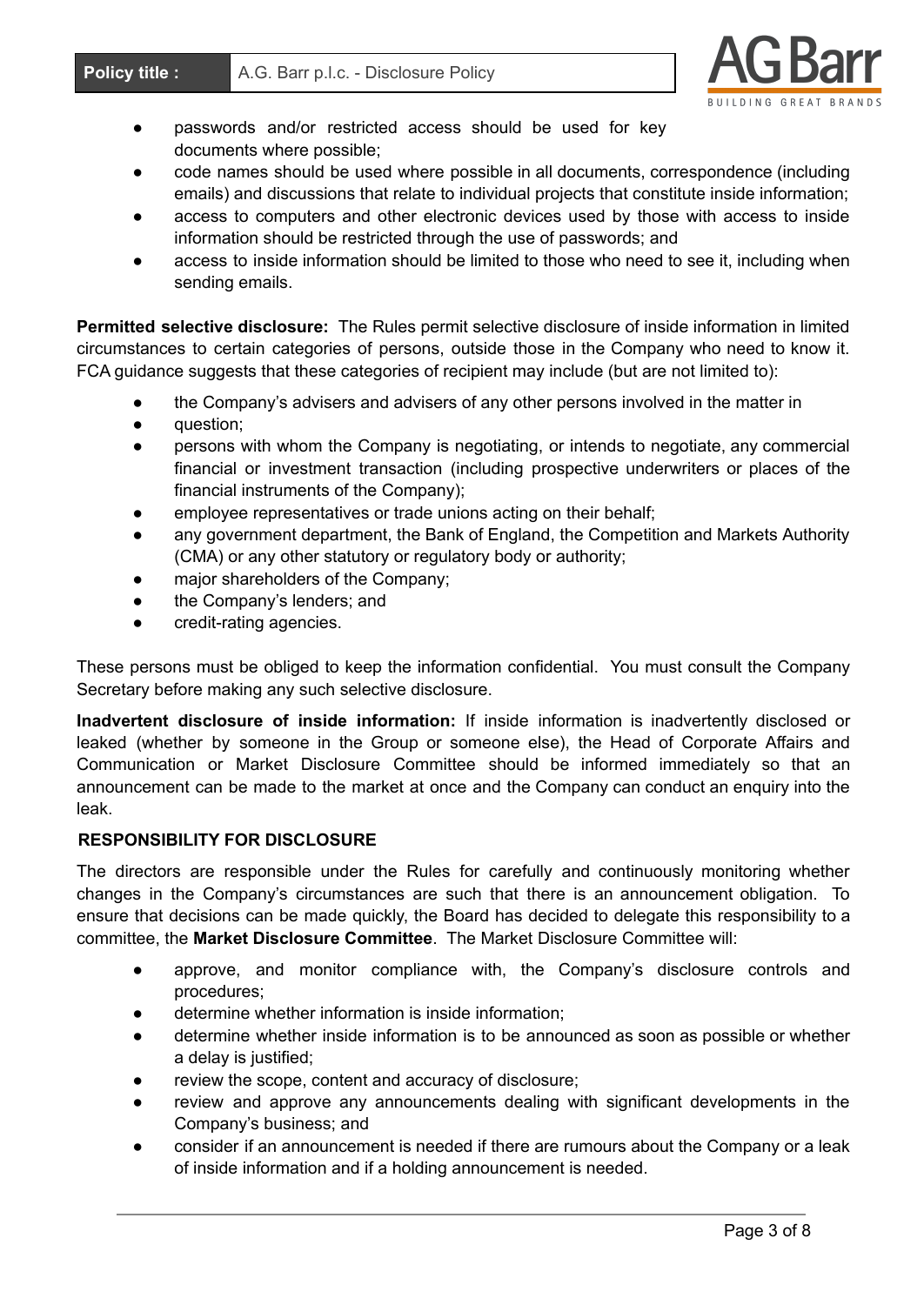

### **OPERATING PROCEDURES IN RELATION TO DISCLOSURE**

The procedures outlined in this section are designed to ensure the timely and accurate disclosure of relevant information to the market.

# *Notifying possible inside information*

If an event or issue or any other information that may be inside information is identified, it should be notified to a member of the Market Disclosure Committee or the Head of Corporate Affairs and Communication as soon as possible. The fact that it may not be easy to work out whether the information will have a significant effect on the Company's share price, or that the information is uncertain (e.g. because events are changing or are unclear, such as a fraud is alleged or legal action is threatened but not yet taken), should not delay this notification. Similarly, for financial information there should not be a delay in providing information on one part of the business which may be material just because another part of the business is not yet available or may be showing a different result. The information should then be passed to the other members of the Market Disclosure Committee promptly and, where appropriate, to the Board.

Any such notification must include sufficient information to enable the Market Disclosure Committee to determine the significance of the event or issue and whether or not an announcement must be made. Where the information provided is uncertain or unclear, as much information as possible should be provided to help the Market Disclosure Committee reach a view on it and updates should be provided promptly as more information becomes available.

A table of events and their typical treatment is set out below to help identify the sort of information to be notified. The table of events only gives examples and is not exhaustive.

The Market Disclosure Committee and, where appropriate, the Board as a whole will decide the appropriate treatment in each case. Each event or issue must be referred to the Market Disclosure Committee to ensure that it is managed appropriately.

#### *Monitoring the market and rumours*

The Corporate Affairs department and executive directors will monitor the market for views on the Company and its share price and the elements that help to determine whether information is inside information or not. They will also monitor rumours about the Group. If there is doubt about whether a rumour is unfounded or comes from a leak, it should be notified to a member of the Market Disclosure Committee or the Head of Corporate Affairs and Communication as soon as possible. The Market Disclosure Committee will decide whether to make an announcement.

If it appears that there has been a leak of inside information, the Company will decide whether to take the lead role in an enquiry into the leak and request all persons and firms working with it who had access to inside information before the leak to undertake a leak enquiry, monitor the progress of the leak enquiry and consider a report of findings.

#### *Use of external advisers*

Where the Market Disclosure Committee or the Board is uncertain about the need for an announcement or its timing, the Market Disclosure Committee or the Board should seek advice from the Company's brokers or financial advisers and, where appropriate, its external legal advisers. A record should be kept of the advice and reasons for the conclusion.

#### *Drafting the announcement*

The Corporate Affairs department will coordinate the drafting of any relevant announcement as soon as practicable. The FCA expects there to be minimal delay between inside information being identified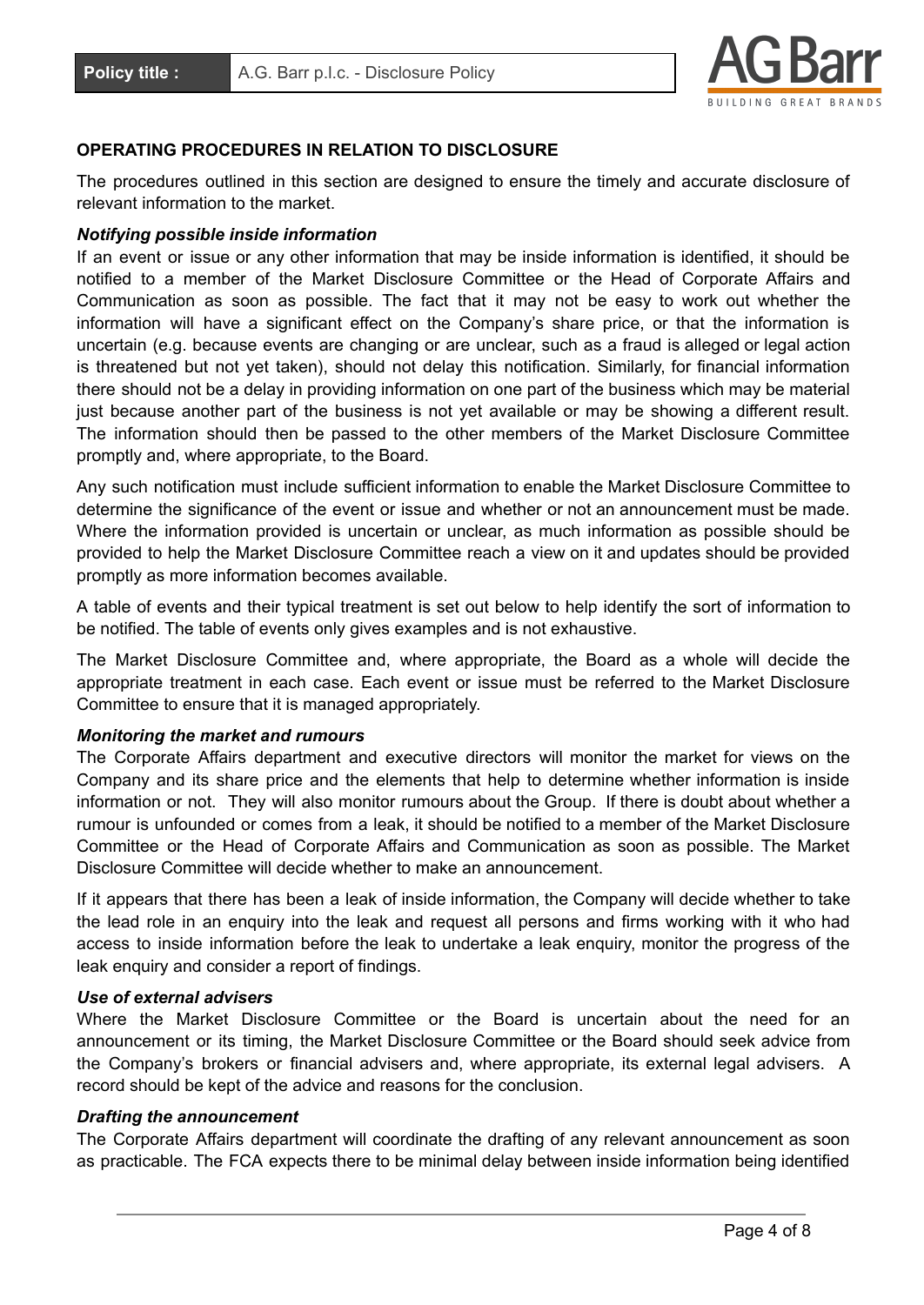

and an announcement being made (unless a delay is permissible). Any announcement should be correct and complete. It should give the full story

and not omit any material fact or anything likely to affect what is said. A draft of the announcement must be circulated to the Market Disclosure Committee and others involved with the issue or event. This is so that those close to the issue or event can ensure that the announcement is verified to be accurate and not misleading. The Market Disclosure Committee is responsible for ensuring that this verification process is followed.

#### *Holding announcements*

If the Market Disclosure Committee has decided it can delay disclosure (e.g. where it is negotiating a transaction), it will arrange for the preparation of a holding announcement that can be published at short notice if there is a breach of confidentiality, or a breach is likely. It will also consider arrangements to monitor the market for rumours or leaks and maintain all necessary internal records.

The Market Disclosure Committee will also consider publishing a holding announcement if an event has occurred which is unclear or uncertain (e.g. where a fraud is alleged or legal action against the Company is threatened) and the Committee decides more time is needed to consider the situation before putting out a further announcement at a later time.

Any holding announcement should detail as much of the subject matter as possible, set out the reasons why a fuller announcement cannot be made and include an undertaking to announce further details as soon as possible.

#### *Approval and release of the announcement*

The Market Disclosure Committee (or, where appropriate, the Board) will decide upon the final form and release time for all announcements.

If the announcement is made when an RIS is open for business, it must be released through RNS. The Corporate Affairs department will be responsible for issuing releases.

If the announcement has to be made outside these hours, it must be distributed as soon as possible to: (1) not less than two national newspapers in the United Kingdom; (2) two newswire services operating in the United Kingdom; and (3) RNS for release as soon as it opens. The Corporate Affairs department will be responsible for this process.

If the Company's shares or other instruments are traded on another regulated market, information should be released as far as possible at the same time on all markets.

The approved text will be posted on the Company's website (allowing access free of charge on a non-discriminatory basis) no later than close of the business day following the day of release and will be retained for five years. The inside information must be kept in an easily identifiable section of the website, organised in chronological order with the date and time of disclosure clearly indicated.

#### *Insider list process*

The Company has adopted the policies set out in the 'Memorandum on inside information' on creating and keeping insider lists. Any event or issue the Market Disclosure Committee or Board considers for disclosure purposes will also be reviewed to determine whether the Company needs to create an insider list in relation to the event or issue.

The Corporate Affairs department will be responsible for administering the Company's insider lists following any decision of the Market Disclosure Committee or the Board.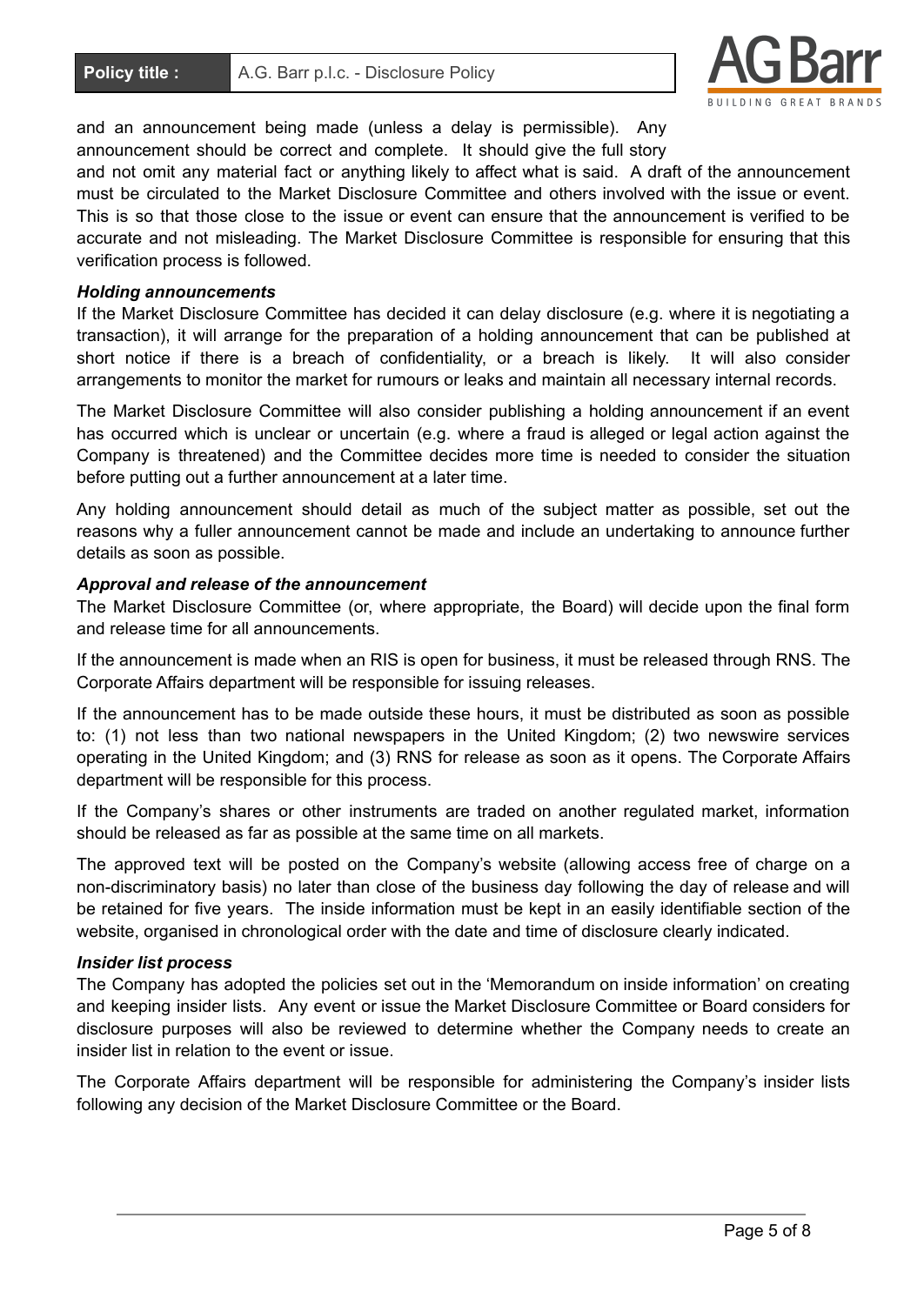

At other times the Company may produce lists of those with access to confidential information that does not amount to inside information but that might in due course become inside information. The Corporate Affairs department will administer any such list.

## **ANALYSING WHETHER DISCLOSURE IS REQUIRED**

**If there is any doubt as to whether information is inside information or an announcement should be made the matter MUST be referred to the Market Disclosure Committee or the Company Secretary.**



 $1$  See section 2.2 of this note for a description of what constitutes inside information

 $^2$  Assuming information is still inside information at this time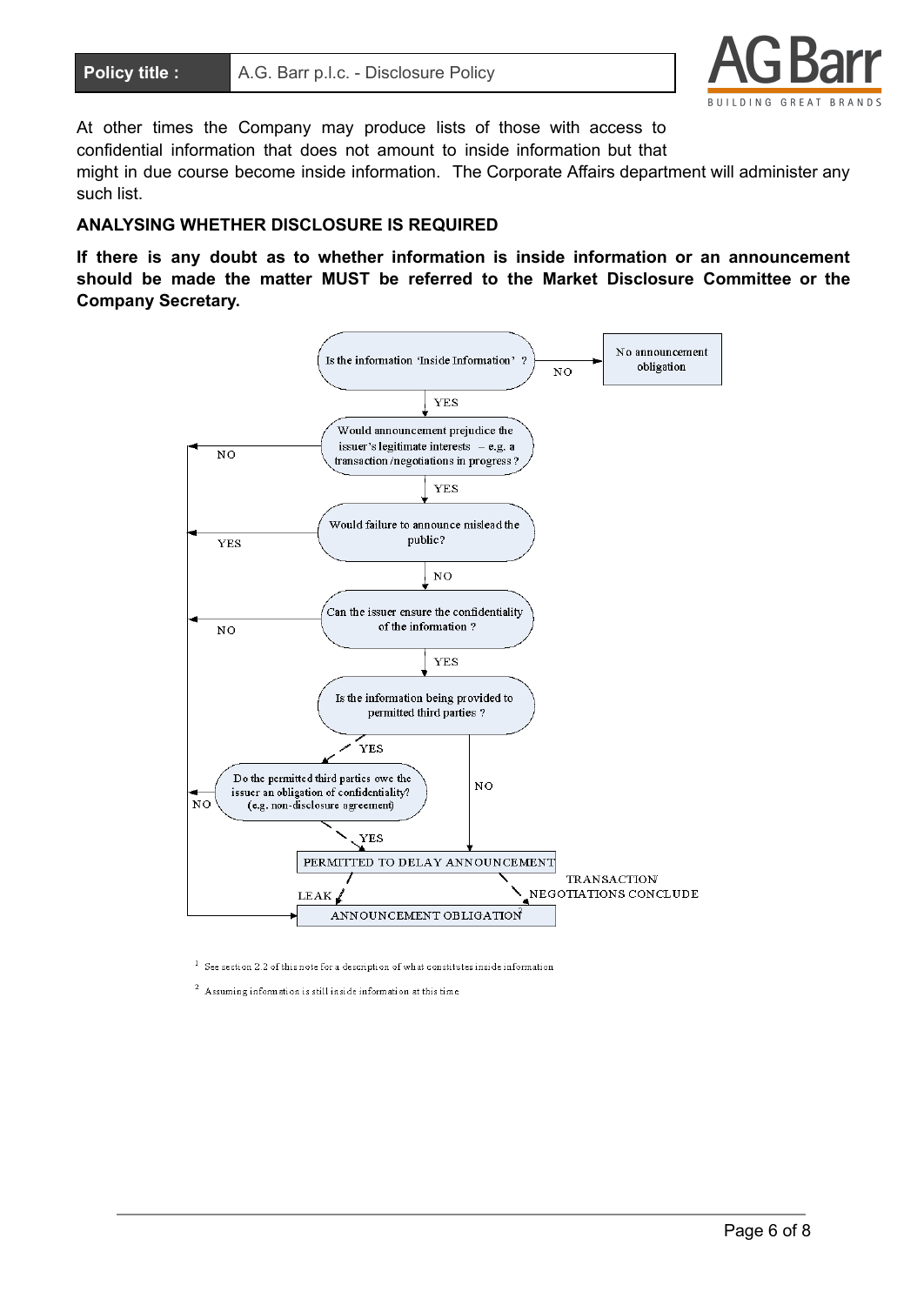

# **DOES INFORMATION NEED TO BE DISCLOSED?**

As shown in the flow chart, the Company may, under its own responsibility, delay the public disclosure of inside information, provided that:

- **legitimate interest:** immediate disclosure is likely to prejudice the legitimate interests of the Company;
- **not misleading:** delay of disclosure is not likely to mislead the public; and
- confidentiality: the Company is able to ensure the confidentiality of that information.

It is essential therefore that appropriate confidentiality agreements are put in place at the start of any important strategic projects that may ultimately involve inside information.

*Examples of events that might require announcement (assuming information is inside information)*

- **Unfounded rumour** no announcement necessary.
- **Largely accurate rumour/leak**, e.g. rumour of impending significant transaction or capital raising – either holding announcement or accelerated announcement if possible.
- **Unforeseen circumstance**, e.g. major supplier or customer becoming insolvent, a possible significant accounting error or fraud in major subsidiary identified or major legal proceedings threatened against any member of the Group:
- if information is not 'precise' or would not have a significant effect on price no announcement obligation but the situation should be kept under review;
- if the information is inside information an announcement should be made. The requirement to disclose 'as soon as possible' allows a short delay to assess the effect of the information on the share price. In these circumstances, a holding announcement should be prepared.

As noted above, where a decision to delay disclosure is made the Company is required to keep a detailed record of this decision, including the date and time when the information became inside information and when the decision to delay was made. When the information is published, the Company must notify the FCA that there was a delay in disclosure and, if requested by the FCA, the Company must also provide a written explanation of how the relevant conditions allowing delay were satisfied.

# **DEALING WITH THE PRESS, AND INVESTORS AND ANALYSTS**

Any enquiry from the press or from any analyst or investor seeking disclosure of any information about the Company or the Group should be directed to the Head of Corporate Affairs and Communication. Insiders who confirm information put to them by a journalist may commit market abuse by disclosing inside information – even if the information was sourced from somewhere else first. If it seems that inside information has been leaked to a journalist (whether from the Group or elsewhere), the Head of Corporate Affairs and Communication or the Market Disclosure Committee should be informed immediately. The Company needs to be careful in dealing with enquiries in respect of market rumours. Although there is no regulatory obligation to deny a false rumour, if the Company wants to make a denial it should make an announcement via an RIS, not through any other route. The Company can provide unpublished information to third parties only if it is not inside information. If the information is inside information, it can only be provided if this is permitted by the Rules (see 'Permitted Selective Disclosure' above).